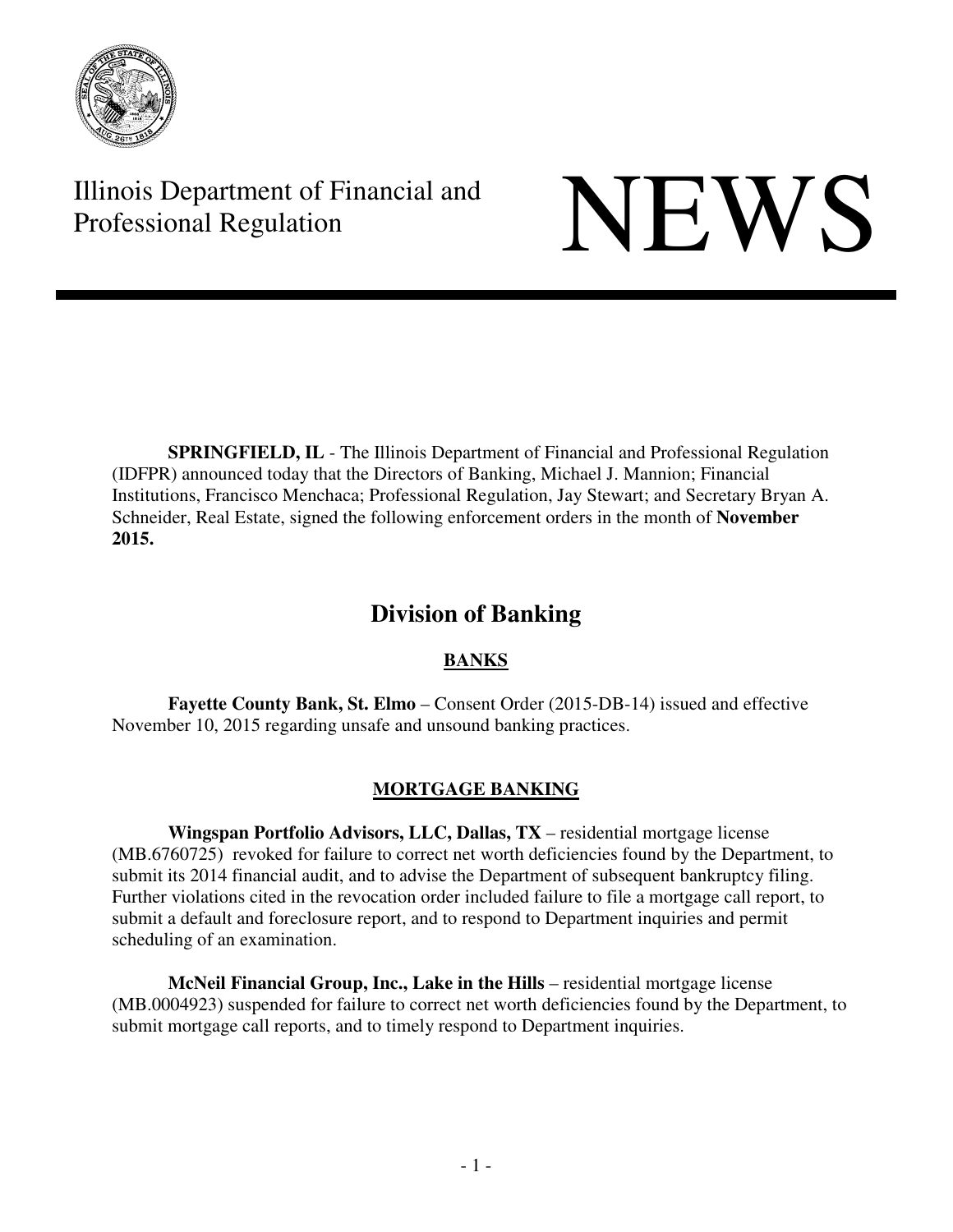# **Financial Institutions**

### **CONSUMER CREDIT**

**CWB Services, LLC d/b/a Shoreline Online, LCC, Kansas City, MO** – ordered to cease and desist the unlicensed practice of lending in the State of Illinois.

# **Professional Regulation**

# **ACCOUNTANT**

**Paul Daugerdas, Wilmette** - certified public accountant license (065-008679) and registered certified public accountant license (239-000670) both revoked and fined \$10,000 due to the following seven felony convictions in federal court; one count for Conspiracy to Defraud the IRS; four counts for Tax Evasion; one count for Corrupt Endeavor to Obstruct and Impede the Internal Revenue Laws; and one count for Mail Fraud.

**Ronald Manis, Carbondale** - licensed certified public accountant license (065-013976) suspended for failure to file and/or pay Illinois state income taxes.

#### **BARBER, COSMETOLOGY, ESTHETICS AND NAIL TECHNOLOGY**

**Bradley Bruno, New Lenox** - barber license (006-064972) issued and placed on probation for one year due to prior criminal conviction.

**Corey Davis, Chicago** - barber license (006-064967) issued and placed on probation for one year based on felony convictions and unprofessional conduct.

**Ahmed Khatib, Tinley Park** - barber license (006-064980) issued with reprimand and fined \$500 based on Applicant engaging in unlicensed practice.

**Kimberly Brooks, Chicago** - cosmetologist license (011-272523) restored to probation after defaulted on an Illinois educational loan and has now entered into a repayment agreement.

**Yesenia Carreras, Park City** - cosmetologist license (011-287292) suspended for failure to file and/or pay Illinois state income taxes.

**Kevin Holland, New Berlin** - cosmetologist license (011-250877) suspended for failure to file and/or pay Illinois state income taxes.

**Elizabeth Linton, Troy** - cosmetologist license (011-app3482802) issued and placed on probation for one year based on felony convictions and unprofessional conduct.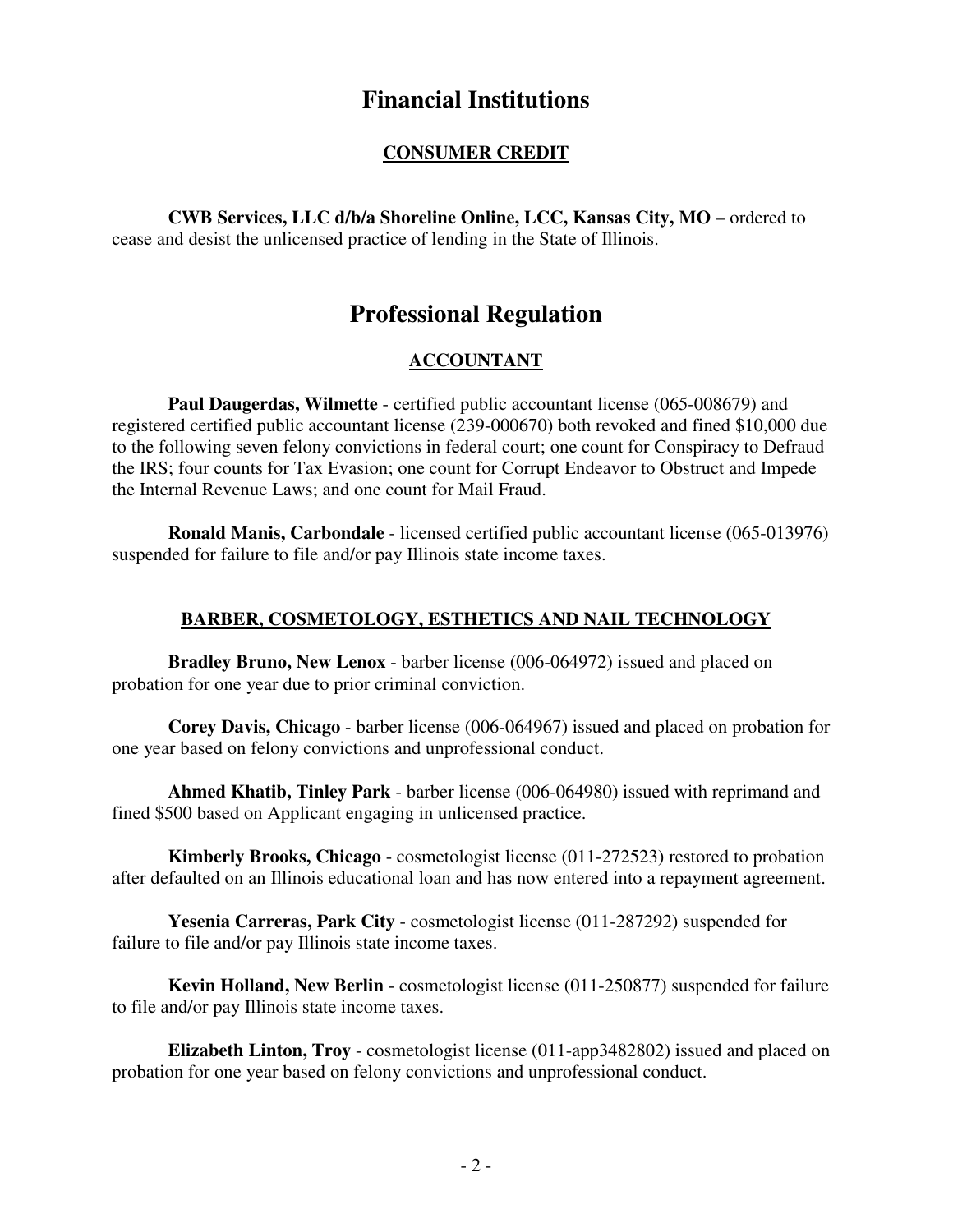**Joanna Osinska, Schaumburg** - cosmetologist license (011-2841959) placed in refuse to renew status based on criminal convictions and unethical and unprofessional conduct.

**Tracey Page, Palos Hills** - cosmetologist license (011-253423) renewed with reprimand and fined \$600 based on engaging in unlicensed practice.

**Julie Jessup, Naperville** - esthetician license (131-000786) renewed with reprimand and fined \$250 based on Applicant engaging in unlicensed esthetics practice.

**Regal Nail Salon, Mattoon** - salon license (189-009442) and **Minh N. Tran** nail technician license (169-013760) indefinitely suspended due to violations of a prior consent order by operating the salon in an unsanitary manner and allowing unlicensed practice.

**Venus Nails, Yorkville -** salon license (189-011031) reprimanded and fined \$500 based on aiding the unlicensed practice of nail technology.

**Fatimata Traore, Calumet Park** - hair braiding license (259-000035) placed on probation for 90 days and fined \$500 for operating an unlicensed salon.

**Raudel Alvarado, Glendale Heights** - (Unlicensed) assessed a \$500 civil penalty based on unlicensed shop/salon operation.

**MBraese Salon, Inc, Woodstock** - (Unlicensed) ordered to cease and desist the unlicensed operation of a shop/salon.

**Chhayaben Patel, Bloomington** - (Unlicensed) ordered to cease and desist the unlicensed practice of cosmetology or esthetics.

**Vanessa Payne, Chicago** - (Unlicensed) ordered to cease and desist the unlicensed practice of cosmetology.

# **COLLECTION AGENCY**

**AmeriFinancial Solutions, LLC, Owings Mill, MD** - collection agency license (017 app3451959) issued with reprimand due to a sister-state discipline.

# **DENTAL**

**Craig Irvine, South Holland** - dental license (019-028853) suspended for being more than 30 days delinquent in the payment of child support.

**Randall Letellier, Wood Dale** - dental license (019-026301) suspended for failure to file and/or pay Illinois state income taxes.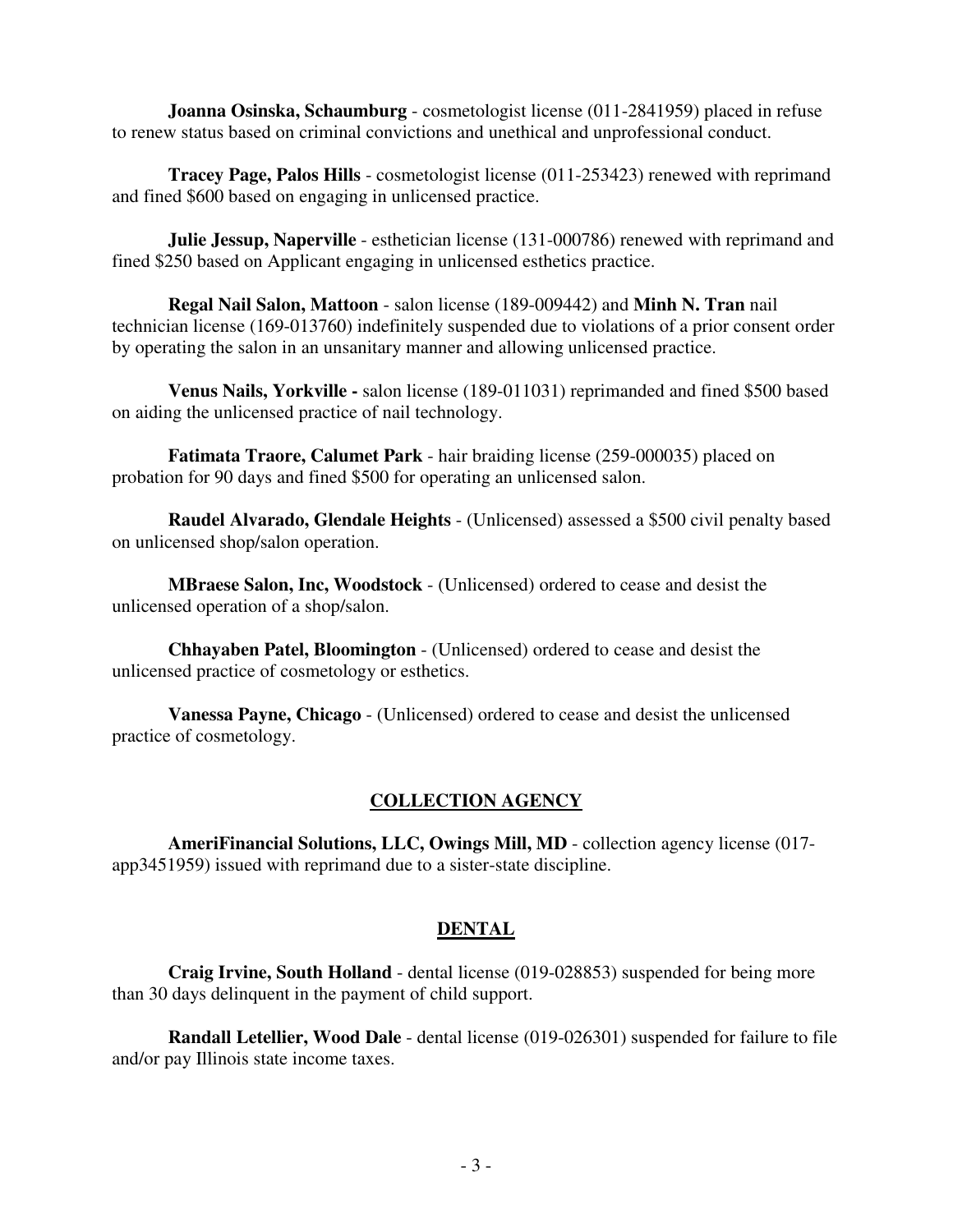# **DETECTIVE, ALARM, SECURITY, FINGERPRINT VENDOR AND LOCKSMITH**

The following individuals' permanent employee registration cards were placed in refuse to renew status due to failure to appear for a disciplinary conference: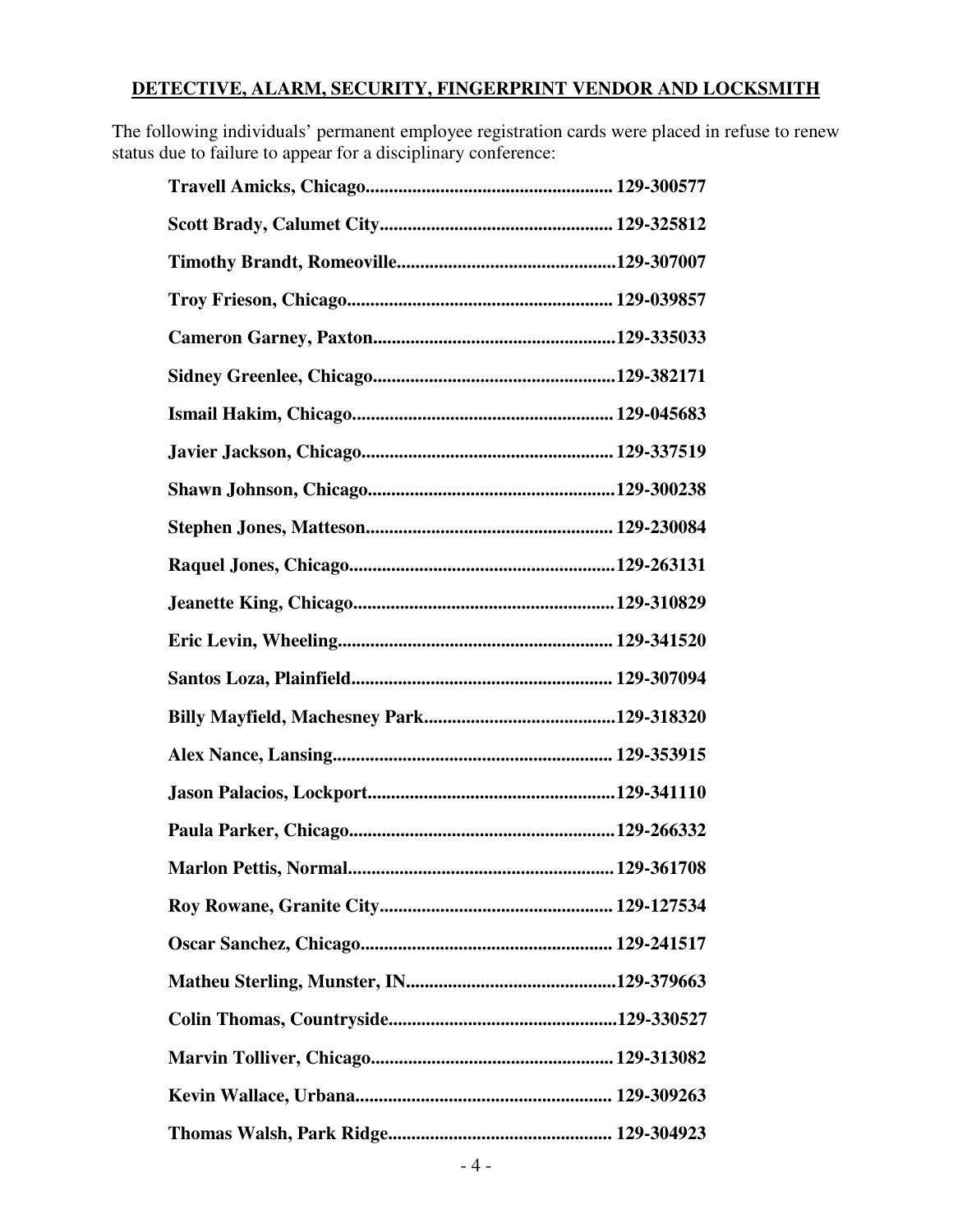The following individuals' permanent employee registration cards were suspended for failure to file and/or pay Illinois state income taxes.

 **Taroya Beard, Montgomery** - permanent employee registration card (129-376693) renewed on probation for two years as a result of the January 27, 2015 criminal misdemeanor conviction for Causing Child Endangerment and failure to report such criminal conviction to the Department.

 **Brandon Brown, South Chicago Heights** - permanent employee registration card (129- 361150) placed in refuse to renew status as a result of multiple arrests and convictions between the dates of April 2004 and August 2013.

 **Nyesha Bryant, Chicago** - permanent employee registration card (129-394457) issued and placed on probation for two years as a result of a January 2006 criminal conviction for Manufacture and Delivery of a controlled substance.

**Joseph Burns, Hillside** - permanent employee registration card (129-287356) reprimanded for failure to report a criminal conviction to the Department.

 **Joshua Cantu, Aurora** - permanent employee registration card (129-394458) issued and placed on probation for one year as a result of a May 2009 criminal conviction for Mob Action.

**Derrell Cooper, Chicago** - permanent employee registration card (129-394460) issued and placed on probation for one year as a result of an August 2014 criminal misdemeanor conviction related to a Title/Registration Possession violation.

**Veronica Eason, Chicago** - permanent employee registration card (129-394465) issued and placed on probation for one year due to October 2007 criminal conviction for Financial Transaction Fraud.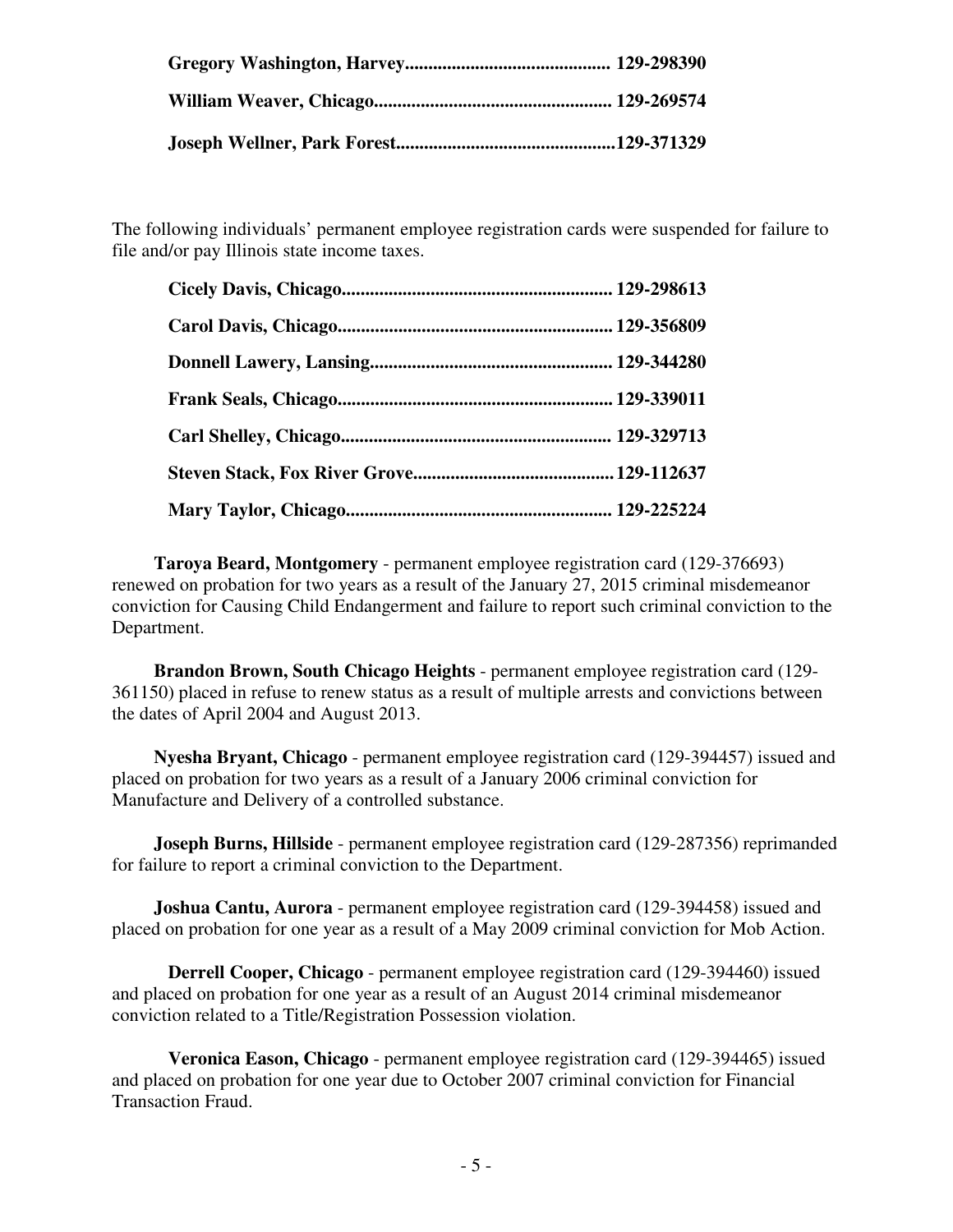**Deandre Echols, Chicago** - permanent employee registration card (129-383084) placed on probation for one year due to criminal conviction and failure to report.

**Isaiah Evans, Chicago** - permanent employee registration card (129-394464) issued and placed on probation for one year due to criminal conviction.

**Sylvia Johnson, Chicago** - permanent employee registration card (129-373522) placed on probation for one year as a result of February 24, 2015 criminal misdemeanor conviction for Resisting a Peace Officer and failure to report a criminal conviction to the Department.

**Leronn Johnson, Chicago** - permanent employee registration card (129394575) issued and placed on probation for one year due to criminal conviction.

 **Desmond Joseph, Chicago** - permanent employee registration card (129-394466) issued and placed on probation for one year due to April 2(011- criminal conviction for Domestic Battery.

 **Asha Martin, Chicago** - permanent employee registration card (129-394576) issued and placed on probation for one year due to criminal conviction.

 **Joshua Van Ryn, Villa Park** - permanent employee registration card (129-394468) issued and placed on probation for one year due to February 2009 criminal misdemeanor conviction related to Attempted Fictitious Alteration of Identification.

 **Michael White, Chicago - permanent employee registration card** (129-394456) issued and placed on probation for one year due to criminal conviction.

 **Genarris Williams, Chicago** - permanent employee registration card (129-394577) issued and placed on probation for two years due to failing to report conviction from 1998 and 2003.

#### **INTERIOR DESIGN**

**Terrell Goeke, Palatine** - interior designer license (161-000481) placed in refuse to renew status as a result of displaying improper conduct of character likely to deceive the public.

#### **MASSAGE THERAPY**

**William Trudell, Rock Island** - massage therapist license (227-014107) suspended for failure to file and/or pay Illinois state income taxes.

**Shuang Zhang, Chicago** - massage therapist license (227-015706) placed on two year non-reporting probation as result of pleading and being found guilty of a criminal misdemeanor prostitution charge directly related to massage therapy practice.

**Tonfei Zhang, Lockport** - massage therapist license (227-015929) revoked as a result of September 2014 criminal misdemeanor conviction for Attempted Criminal Sexual Abuse.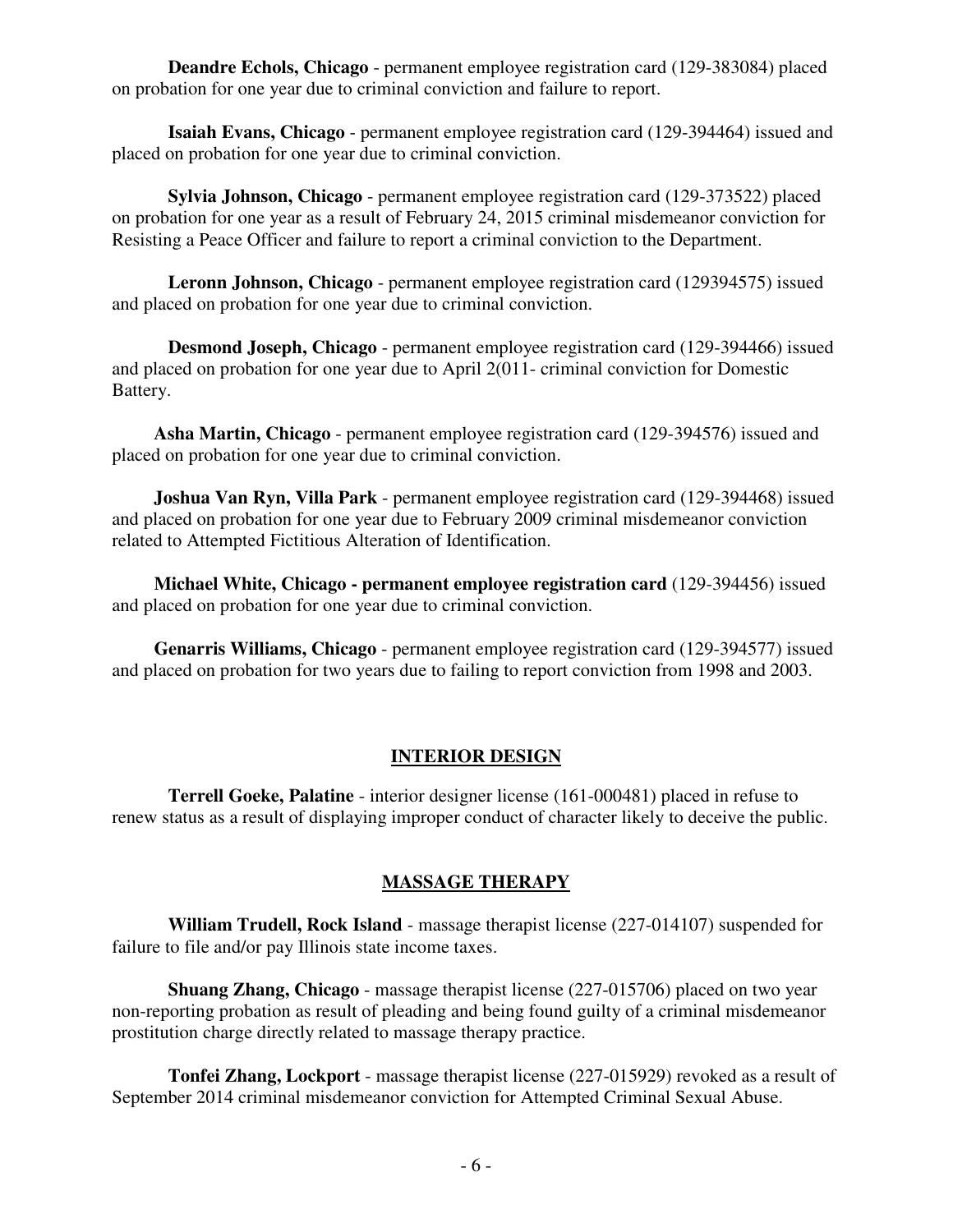#### **MEDICAL**

**Timothy Beckett, Las Vegas, NV** - physician and surgeon license (036-138965) reprimanded due to a sister-state discipline in the state of Nevada.

**Joseph Bianco, Dallas, TX** - physician and surgeon license (036-046739) placed in refuse to renew status because the Department received information that Dr. Bianco performed an unnecessary laparoscopic cholecystectomy on a patient without adequately reviewing that patient's history. Additionally, on a separate patient, he failed to properly address a surgical complication.

**Chetan Choksi, Wheaton** - physician and surgeon license (036-100430) previously ordered probation is extended an additional six months and fined \$10,000 for engaging in unprofessional conduct and failing to provide treatment to his patients after fees were received.

**Shankar Das, Chicago** - physician and surgeon license (036-119559) indefinitely suspended for a minimum of one year for engaging in boundary violations with patients of his practice.

**Julie Farrell, Augusta, KY** - physician and surgeon license (036-124840) voluntarily surrendered for failure to abide by the terms and conditions of probation.

**James Fenoglio, Danville** - physician and surgeon license (036-103995) placed on indefinite probation for a minimum of one year due to sister-state discipline in the state of Indiana.

**David Freedman, Chicago** - physician and surgeon license (036-073468) suspended for six months, followed by indefinite probation with practice monitor, for a minimum of one year and fined \$10,000 and controlled substance license (336-037066) indefinitely suspended for inappropriate prescribing of medications to a patient of his practice.

**Michael Hermann, Belleville** - physician and surgeon license (036-058513) reprimanded and fined \$500 for falling below the standard of care in his treatment of a patient.

**Natalie Hogan, Colorado Springs, CO** - physician and surgeon license (036-114099) placed in refuse to renew status due to a sister-state discipline in the state of Colorado.

**Martha Kachmaryk, Westchester** - physician and surgeon license (036-092803) and controlled substance license (336-054194) temporarily suspended based on mental illness or disability resulting in the inability to practice with reasonable judgment, skill or safety.

**Peter Kozlowski, Elmhurst** - physician and surgeon license (036-134238) indefinitely suspended for a minimum of 12 months for his failure to comply with the terms and conditions of his Care, Counseling and Treatment Agreement.

**Otto Kramer, Orland Park** - physician and surgeon license (036-069989) placed on indefinite probation with practice restrictions for a minimum of two years and fined \$1,000 for prescribing controlled substances to a patient outside of his office setting.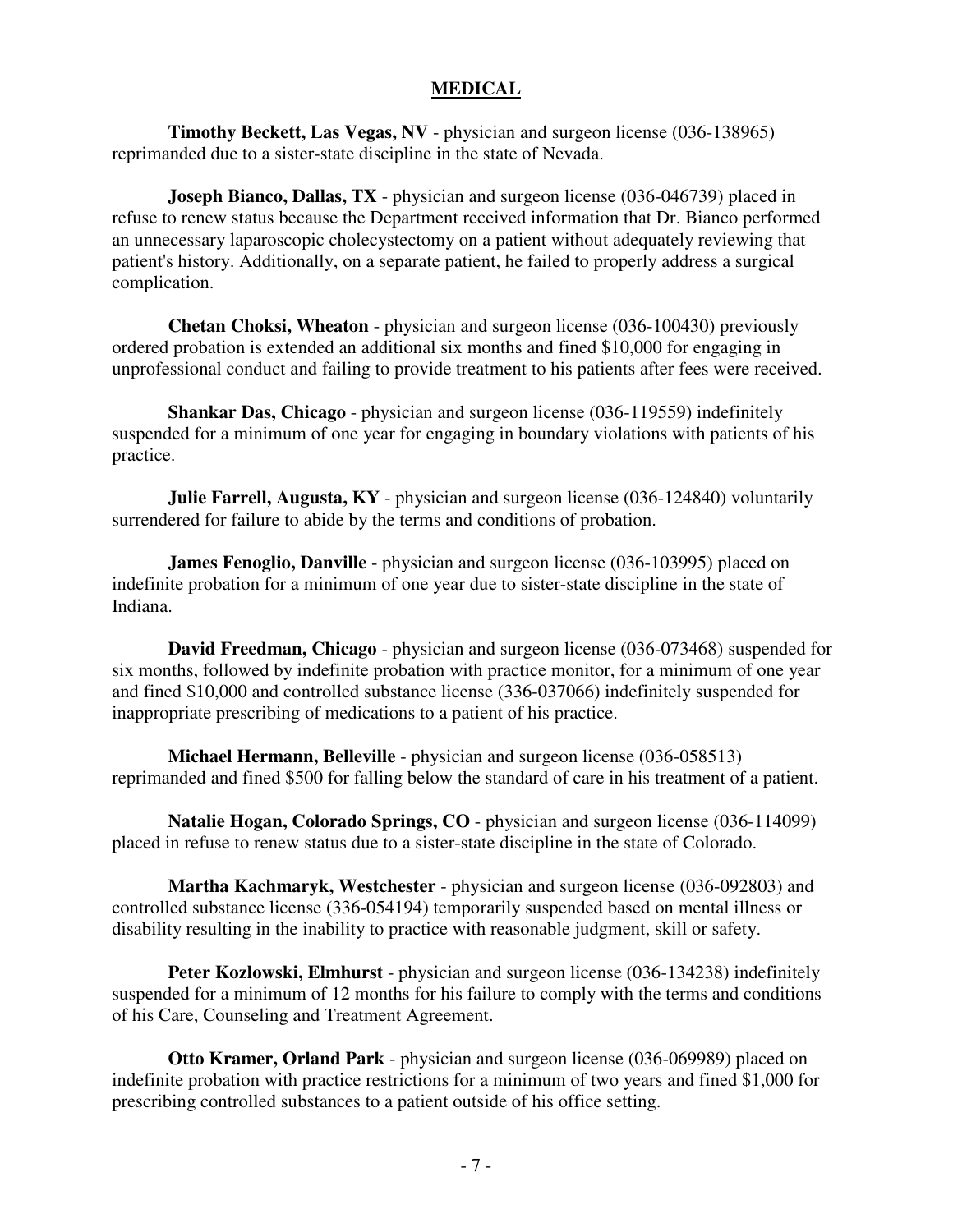**Yvon Nazon, Chicago** - physician and surgeon license (036-043701) placed on indefinite probation for a minimum of one year after his application to be a provider in the Medical Assistance Program was denied by the Illinois Department of Healthcare and Family Services.

**Renato Rivera, Breese** - physician and surgeon license (036-045712) reprimanded and fined \$5,000 because in 2009, Dr. Rivera, a Board-certified general surgeon, performed a transverse loop colostomy and improperly left it closed.

**Francine Vagotis, Grand Rapids, MI** - physician and surgeon license (036-122075) fined \$1,000 for a sister-state discipline in the state of Michigan.

**Jacqueline White, Hazel Crest** - physician and surgeon license (036-087326) to be placed in inactive status after Dr. White informed the Department she no longer desires or intends to practice medicine.

**John Wieland, Wilmette** - physician and surgeon license (036-044840) must be placed in permanent inactive status for performing an unnecessary examination on a patient in his private practice.

**Neil Sussman, Chicago** - chiropractor license (038-004276) permanently revoked for conviction of Child Pornography, which is a criminal act that requires registration under the Sex Offender Registration Act.

#### **NURSING**

**Kristie Adelmann, Plainfield** - registered nurse license (041-328022) restored to indefinite probation.

**Louise Berringer, Cedar Park, TX** - registered nurse license (041-app3462592) issued and fined \$100 due to a sister-state discipline for failure to disclose information on a 2009 renewal form, although information had been disclosed with initial application.

**Kathleen Bogacz, Pine Lake, GA** - registered nurse license (041-199255) placed in refuse to renew status due to a sister-state discipline in the state of Colorado.

**Michelle Brinich, Clinton Township, MI** - registered nurse license (041-app3415102) issued with reprimand due to a sister-state discipline in the state of Michigan.

**Jennifer Campbell, Moline** - registered nurse license (041-348911) placed in refuse to renew status due to a sister-state discipline in the state of Iowa.

**Kathy Devore, Sorento** - registered nurse license (041-358691) automatically, indefinitely suspended for a minimum of 12 months for a violation of probation.

**Enrico Gonong, Skokie** - registered nurse license (041-415643) placed in refuse to renew status for having had his California nursing license revoked.

**Shaunna Gramm, Palatine** - registered nurse license (041-333445) placed in refuse to renew status due to a sister-state discipline in the state of Texas.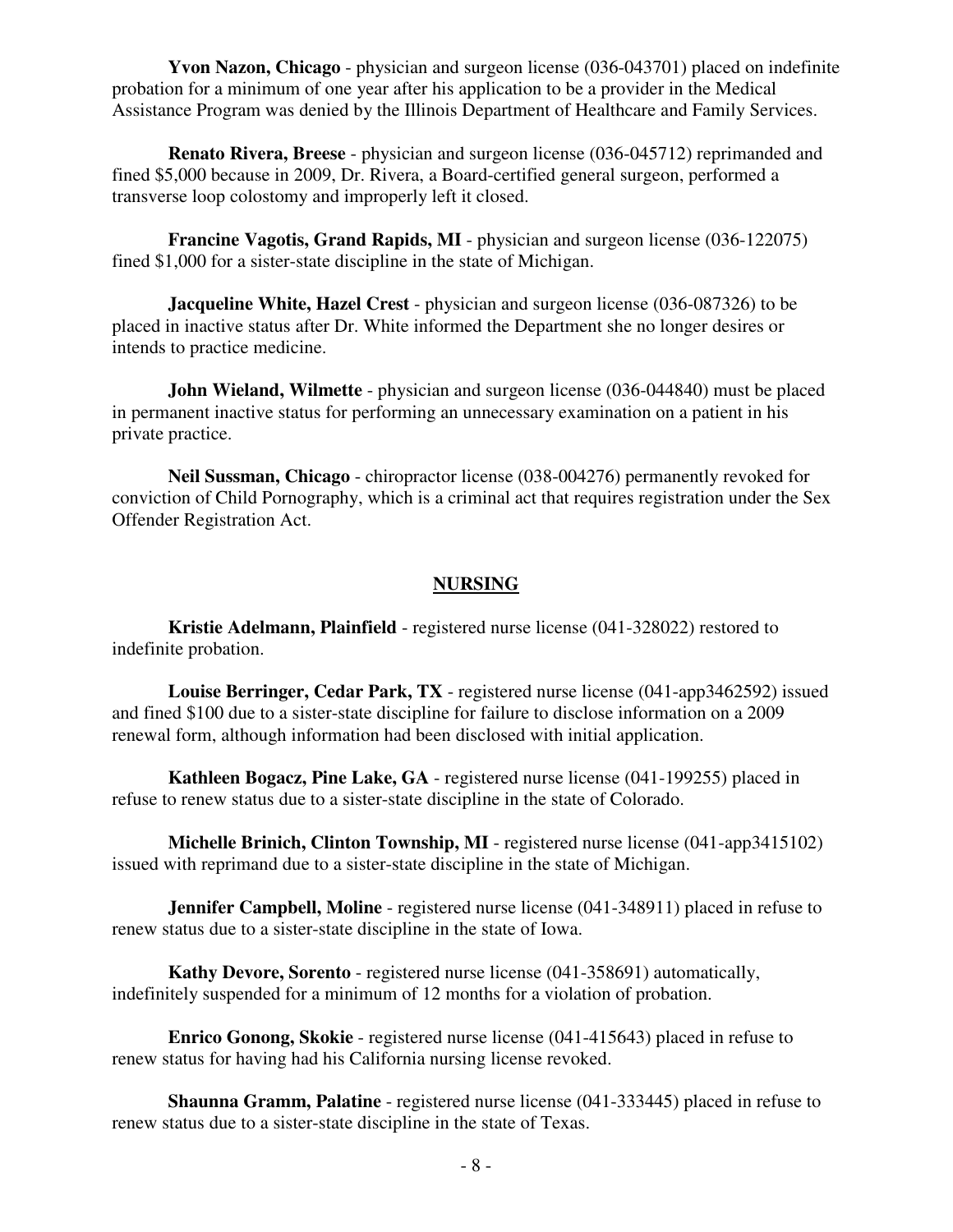**Maria Guzman, Chula Vista, CA** - registered nurse license (041-310530) placed on indefinite probation for a minimum of one year due to a sister-state discipline in the state of California.

**Terexa Han-Davila, Chicago** - registered nurse license (041-356335) placed in refuse to renew status due to a sister-state discipline in the state of Texas.

**Renita Harden, Rockford** - registered nurse license (041-338181) reprimanded and cannot practice or seek employment in Illinois until November 1, 2016, due to a sister-state discipline in the state of Wisconsin.

**Lorelei Harsha, Hammond, IN** - registered nurse license (041-387769) placed on indefinite probation with work restrictions for a minimum of three years for receiving two Driving under the Influence tickets in March and May 2015.

**Billy Hutcheson, Fair Play, SC** - registered nurse license (041-320601) indefinitely suspended due to a sister-state discipline in the state of South Carolina.

**Karen Johnson, Glen Ellyn** - registered nurse license (041-182093 has been voluntarily relinquished due to having engaged in unprofessional conduct, specifically by committing misdemeanor battery.

**Linda Landers, Henderson, NV** - registered nurse license (041-296864) placed in refuse to renew status due to a sister-state discipline in the states of Nevada and California.

**Stephanie Maeder, Trenton** - registered nurse license (041-398418) placed in refuse to renew status for having been terminated from employment by her nursing employer.

**Marcia Middleton-Kaplan, Chicago** - registered nurse license (041-168294) reprimanded and ordered to complete three hours of continuing education after she self-reported that she was terminated from a facility in the state for medication errors.

**Debra Milligan, Springfield** - registered nurse license (041-263810) placed in refuse to renew status due to a sister-state discipline in the state of Texas for breach of confidentiality.

**Linda Rosecke, Circle Pines, NM** - registered nurse license (041-338060) placed in refuse to renew status due to a sister-state discipline in the state of Minnesota for diversion of controlled substances.

**Ericka Ruckh, Wheaton** - registered nurse license (041-341999) placed on indefinite probation with practice limitations for a minimum of three years, only first two are reporting, for taking 40 carpujects of Dilaudin from her employer.

**Lapashia Rushing, Merrillville, IN** - registered nurse license (041-409453) indefinitely suspended for a minimum of six months after her Indiana nursing license was disciplined.

**Katherine Sovulewski, House Springs, MO** - registered nurse license (041-356750) placed in refuse to renew status after her Missouri nursing license was placed on probation for a period of five years.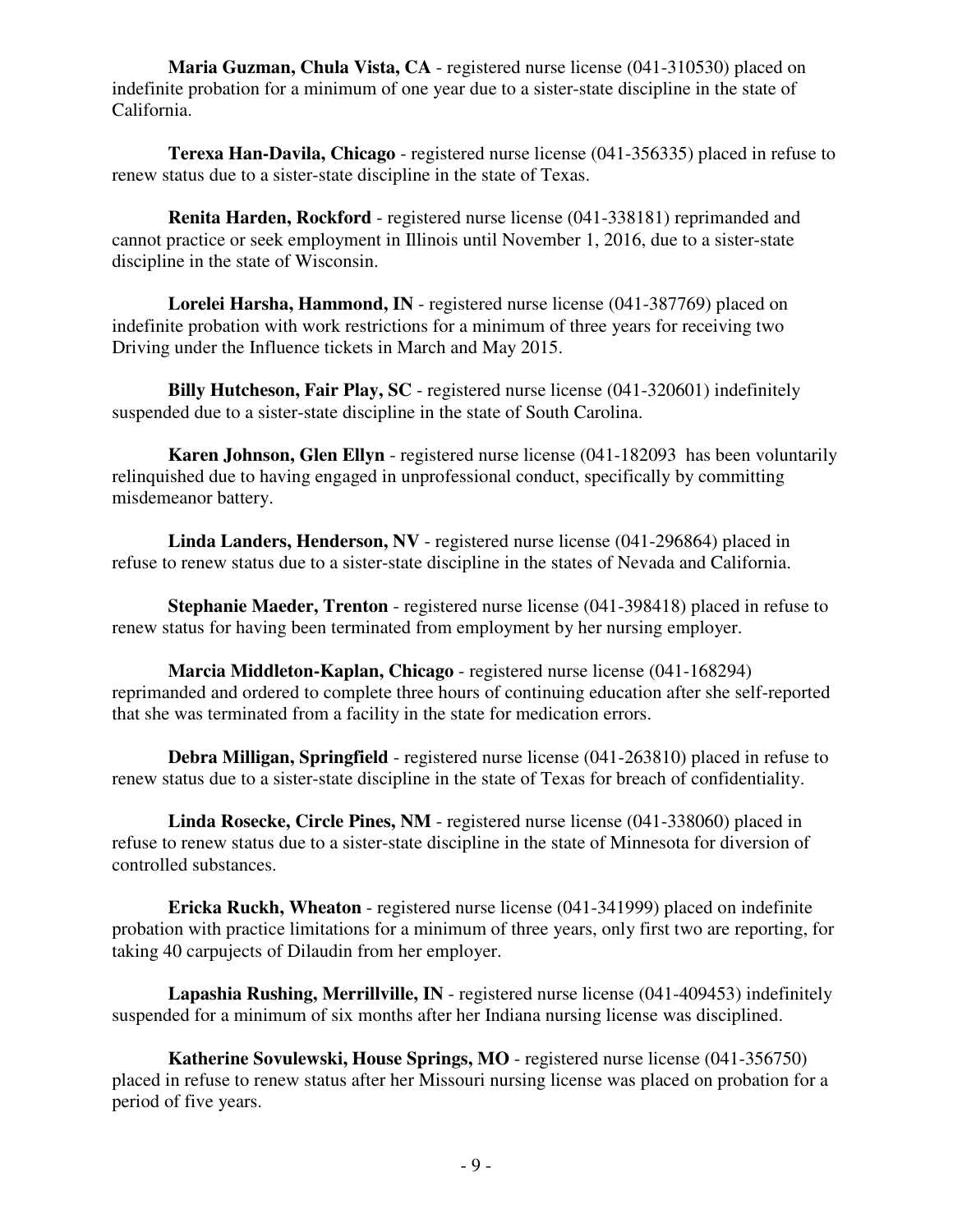**Audrey Taylor, Chicago** - registered nurse license (041-260827) suspended for failure to file and/or pay Illinois state income taxes.

**Richard Waschbisch, Racine, WI** - registered nurse license (041-229427) placed on indefinite probation for a minimum of three years due to a sister-state discipline in the state of Pennsylvania.

**Teri Watkins, El Paso** - registered nurse license (041-303673) restored to indefinite probation with work restrictions for a minimum of three years (first two years only are reporting).

**Jolene Claffey, Duquoin** - licensed practical nurse license (043-074169) placed in refuse to renew status due to a sister-state discipline for failure to disclose a termination to an employer on an application.

**Adrienne Corrice, Moline** - licensed practical nurse license (043-029119) placed in refuse to renew status due to having failed to establish and maintain proper records of controlled substances.

**Joseph Doire, Chicago** - licensed practical nurse license (043-119703) suspended for 10 days, followed by indefinite probation for a minimum of one year for having been convicted of disorderly conduct on or about January 16, 2015.

**Jillian Edwards, Elgin** - licensed practical nurse license (043-110377) placed in refuse to renew status for having diverted medications and conducted herself as unprofessional and failure to report termination.

**April Fields, Park Forest** - licensed practical nurse license (043-113450) suspended for failure to file and/or pay Illinois state income taxes.

**Timothy Fosdick, Pekin** - licensed practical nurse license (043-112268) permanently revoked for conviction of Criminal Sexual Assault.

**Darvece Monson, Chicago** - licensed practical nurse license (043-083413) placed in refuse to renew status for having been terminated from employment by her nursing employer and failing to report said termination to the Department.

**Chijindu Ndubisi, Westmont** - licensed practical nurse license (043-090915) placed in refuse to renew status due to a sister-state discipline in the state of Texas for falsifying patient records and material omission in obtaining a license.

**Latasha Rials, Normal** - licensed practical nurse license (043-108569) permanently revoked for conviction of Aggravated Battery, which is a forcible felony.

**Edwin Stuckey, Frankfort** - licensed practical nurse license (043-106333) placed on indefinite probation for a minimum of three years (first two only reporting) due to having been convicted of Driving Under the Influence, a class 4 felony, on or about April 3, 2012.

**Stacie Zoph, McLeansboro** - licensed practical nurse license (043-087895) reprimanded due to having been terminated by her nursing employer for filing false reports.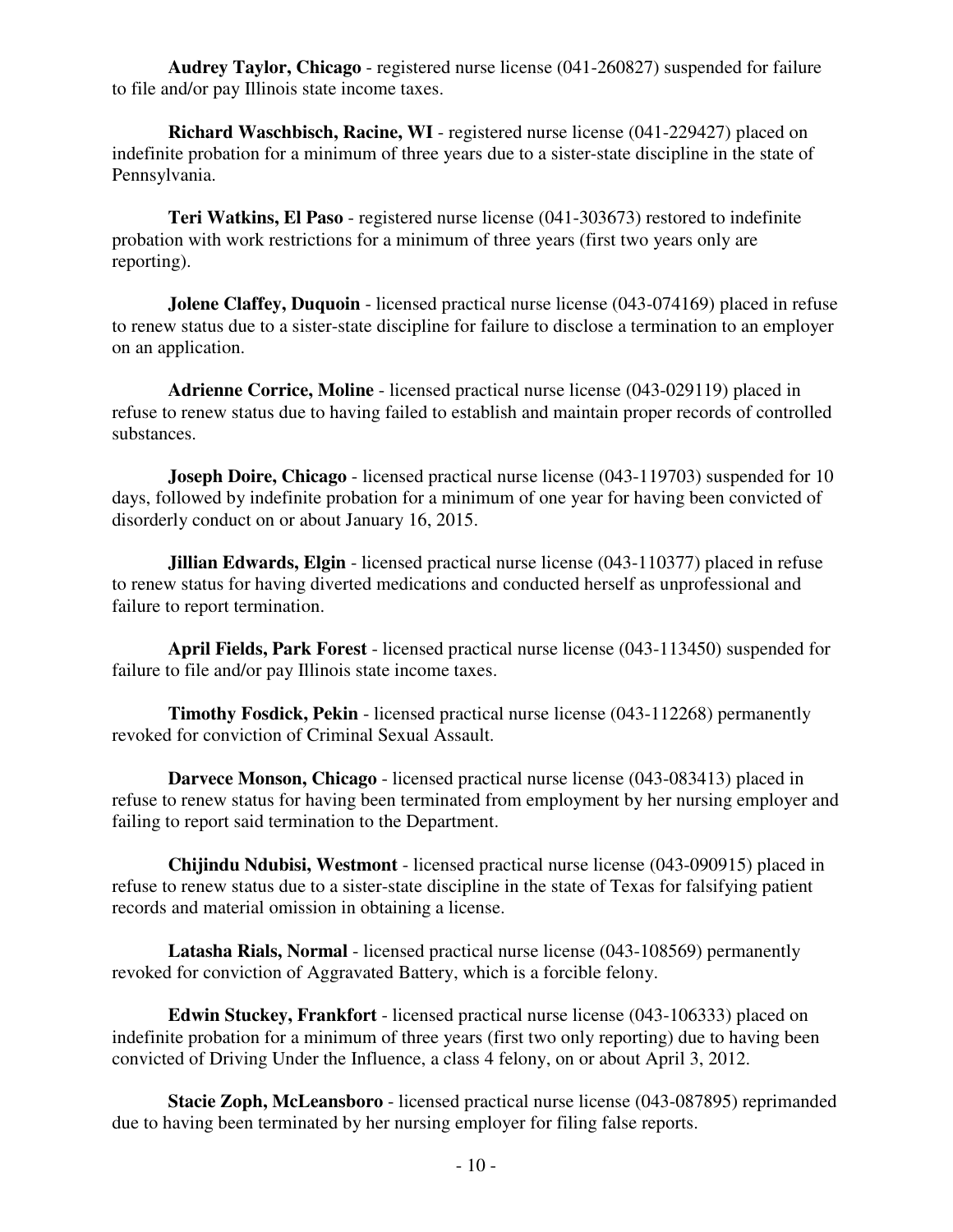#### **OPTOMETRY**

**Christian Optical, Downers Grove** - (Unlicensed) ordered to cease and desist the unlicensed practice of optometry.

#### **PHARMACY**

**Bryan Fishleigh, West Chicago** - pharmacy technician license (049-183848) placed in refuse to renew status as a result of having diverted controlled substances from his pharmacy employer.

**Jamie Lock, Chicago - pharmacy technician license (049-208717) suspended for failure** to file and/or pay Illinois state income taxes.

**Harold Williams, Chicago** - pharmacy technician license (049-212398) placed in refuse to renew status for having been convicted of Driving under the Influence of Alcohol/Drugs, a Class 4 Felony.

**Paul DeWilde, Silvis** - pharmacist license (051-024734) reprimanded as a result of diverting controlled substances from his pharmacy employer for personal use.

**Care Kinesis, Inc., Boulder, CO -** pharmacy license (054-019552) issued with reprimand and fined \$1,000 due to sister-state disciplines in the states of New Jersey, Colorado and Alabama.

#### **REAL ESTATE**

**Derice Busby, Cuba** - home inspector license (450-011457) issued and placed on probation for one year due to prior criminal conviction.

**Jose Acevedo, Chicago** - real estate managing broker license (471-015135) fined \$1,000 for failing to perform terms of the listing agreement.

**Gerardo Aguilera, Waukegan** - real estate managing broker license (471-011094) revoked and fined \$25,000 and **Triton Ires Inc., Waukegan** - real estate broker corporation license revoked and fined \$25,000 for failure to provide documents pursuant to a Department examination, advertising for licensed real estate services while their license are expired, operating an unlicensed branch office, and Respondent Aguilera practiced under an unregistered diminutive of his name.

**Mariano Arceo, Chicago** – real estate managing broker license (471-014221) revoked and fined \$100,000; **Michael R. Fields, Addison –** real estate broker license (475-146496) revoked and fined \$50,000; **Action Real Estate of Illinois**, **Addison** - real estate broker corporation license (478-011077) revoked and fined \$100,000 after engaged in unlawful and unprofessional conduct in many real estate transactions by depositing earnest money without contracts signed by the parties, by directing the deposit of earnest money from a buyer into their operating account instead of into a proper escrow account, by failing to return earnest money and/or returning it in an untimely manner, by closing their real estate office without notice to the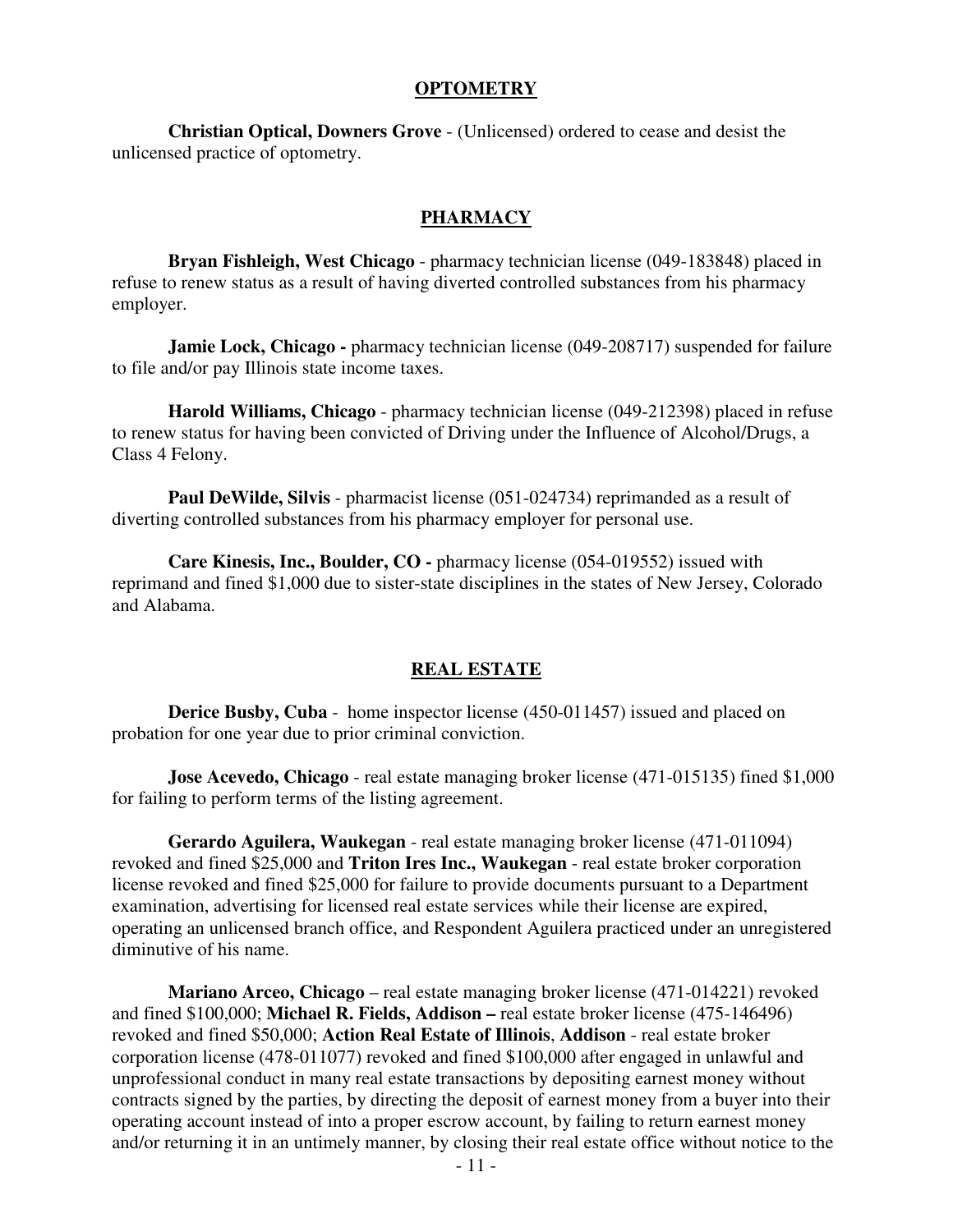Department, by not opening another office and by failing and refusing to cooperate with the Department investigators into their transactions; and **Carol Fields, Addison -** (Unlicensed) ordered to cease and desist the unlicensed practice of real estate and assessed a \$25,000 civil penalty.

**Barry Baker, Chicago** - real estate managing broker license (471-018416) placed on probation with practice restrictions for 18 months and **Baker & Associates Realty, Chicago -**  (unlicensed) ordered to cease and desist the unlicensed practice of real estate due to practicing while license in expired status.

**Matthew Cohen, Chicago** - real estate managing broker license (471-010107) ordered to complete additional continuing education courses and fined \$500 for failing to complete the continuing education requirement for the period of May 1, 2010 - April 30, 2013.

**Brian Eby, Chicago** - real estate managing broker license (471-006443) and **Arroyo Properties, Inc., Chicago** - real estate broker corporation license (478-011603) both indefinitely suspended and each fined \$5,000 for failing to respond in any manner to the Department's numerous written requests for the completion of broker verification forms.

**Kathryn Krause, Round Lake Beach** - real estate managing broker license (471- 018265) fined \$500, must complete coursework, and prohibited from acting as a managing broker because she allowed escrow and other records to be stored in an unsecure location, signed documents using another's license number, performed licensed activities while revoked, represented a buyer in a transaction with a conflict, and incorrectly entered data on the MLS.

**Sylvia Martinez-Johnson, Chicago** - real estate managing broker license (471-016944) to remain suspended and **Bella Casas Realty, Chicago -** real estate broker corporation license (478-026099) is revoked due to their failure to remit earnest money in a timely manner, failure to provide requested escrow documents to the Department, and Sylvia Martinez-Johnson engaging in unlicensed practice of real estate by providing real estate services when her license was not valid.

**Steve Porikos, Highland Park** - real estate managing broker license (471-016581) voluntarily surrendered, restricted from applying for a license for five years for failing to complete the continuing education requirement for the renewal period of May 1, 2010 - April 30, 2013.

**William Fischer, Elk Grove Village** - real estate broker license (475-147049) suspended for being more than 30 days delinquent in the payment of child support.

**Kylann Griffin, Chicago** - real estate broker license (475-app3460932) to be issued and placed on probation for one year due to prior felony criminal convictions.

**Joseph Guli, Lincolnshire** - real estate broker license (475-154604) fined \$3,000, practice restrictions and ordered to take courses because he allowed escrow and other records to be stored in an unsecure location, failed to properly supervise the Managing Broker, performed licensed activities while revoked, represented a buyer in a transaction without proper written consent to dual agency, and incorrectly entered data on the MLS.

**Pauline Kemp, Munster, IN** - real estate broker license (475-168220) issued and placed on probation for three years due to prior discipline with the Department.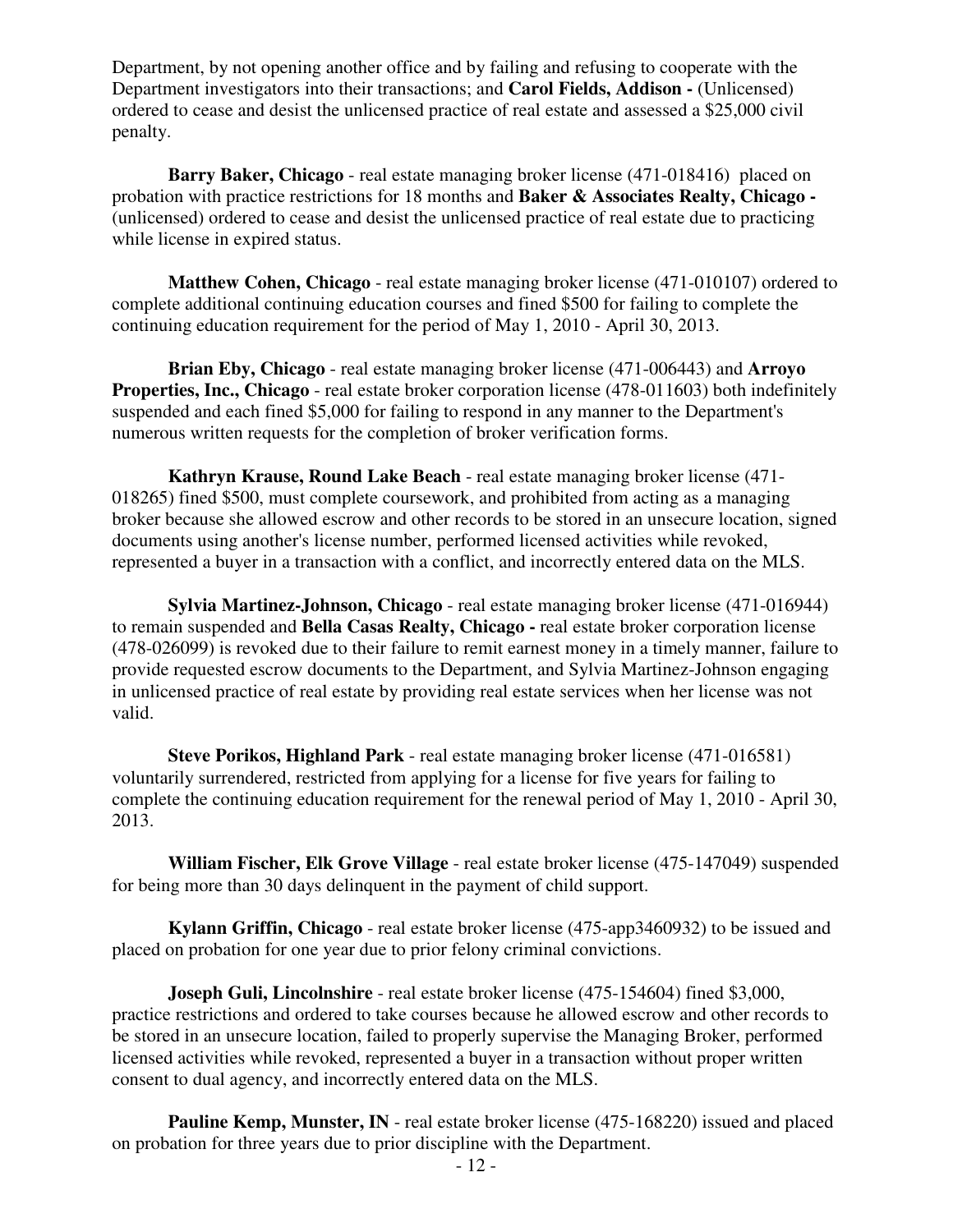**Rhavontee Pryor, Kankakee** - real estate broker license (475-app3505768) to be issued and placed on probation for one year due to prior felony criminal convictions.

**Laura Rodriguez, Chicago** - real estate broker license (475-app3496307) to be issued and placed on probation for one year due to prior felony criminal conviction.

**Michael Schnell, Chicago** - real estate broker license (475-150122) suspended for failure to file and/or pay Illinois state income taxes.

**Jeffrey Sutzer, Pleasant Plains** - real estate broker license (475-154701) suspended for being more than 30 days delinquent in the payment of child support.

**Donta Taylor, Dolton** - real estate broker license (475-app3500390) to be issued and placed on probation for one year due to prior felony criminal convictions.

**Joe Warczak, East Dundee** - real estate broker license (475-app3480756) to be issued and placed on probation for two years due to prior felony conviction.

**Martin Winefield, Chicago** - real estate broker license (475-146973) automatically, indefinitely suspended because he violated the terms of his Consent Order and the conditions of his Probation.

**Freedom First Real Estate LLC**, **Oak Brook** - real estate limited liability firm license (481-011876) revoked for a minimum of three years and **David J Schneider, Oak Brook** (unlicensed) and **O'Hara Properties, Oak Brook** (unlicensed) both ordered to cease and desist unlicensed practice of real estate after engaged in a scheme to profit from a short sale real estate property by purchasing the subject property directly from the owner and immediately selling (flipping) the property to a third party at a higher contract price that was never disclosed to the bank that held the mortgage of the subject.

**John Hill, Freeport** - certified general real estate appraisal license (553-000555) placed in refuse to renew status and fined \$2,500 due to an appraisal report that lacked credibility and contained significant errors and had omissions, aiding and abetting unlicensed practice, and sister-state discipline.

**J Travers Price, Wauwatosa, WI** - certified general real estate appraiser license (553- 002019) fined \$1,500 for practicing on an inactive license.

**Martin Siegel, Bannockburn** - certified general real estate appraiser license (553- 001155) fined \$7,500 due to an appraisal report that was in violation of USPAP.

**John Byrnes, Midlothian** - residential real estate appraiser license (556-002603) restored to probation for one year effective upon payment of fees and filing of forms.

**Cynthia Carlson, Frankfort** - residential real estate appraiser license (556-003433) indefinitely suspended for a minimum of 18 months due to an appraisal report that lacked credibility and contained significant errors and omissions.

**Rogelio Espinoza, Elgin** - certified residential real estate appraiser license (556-004054) suspended for failure to file and/or pay Illinois state income taxes.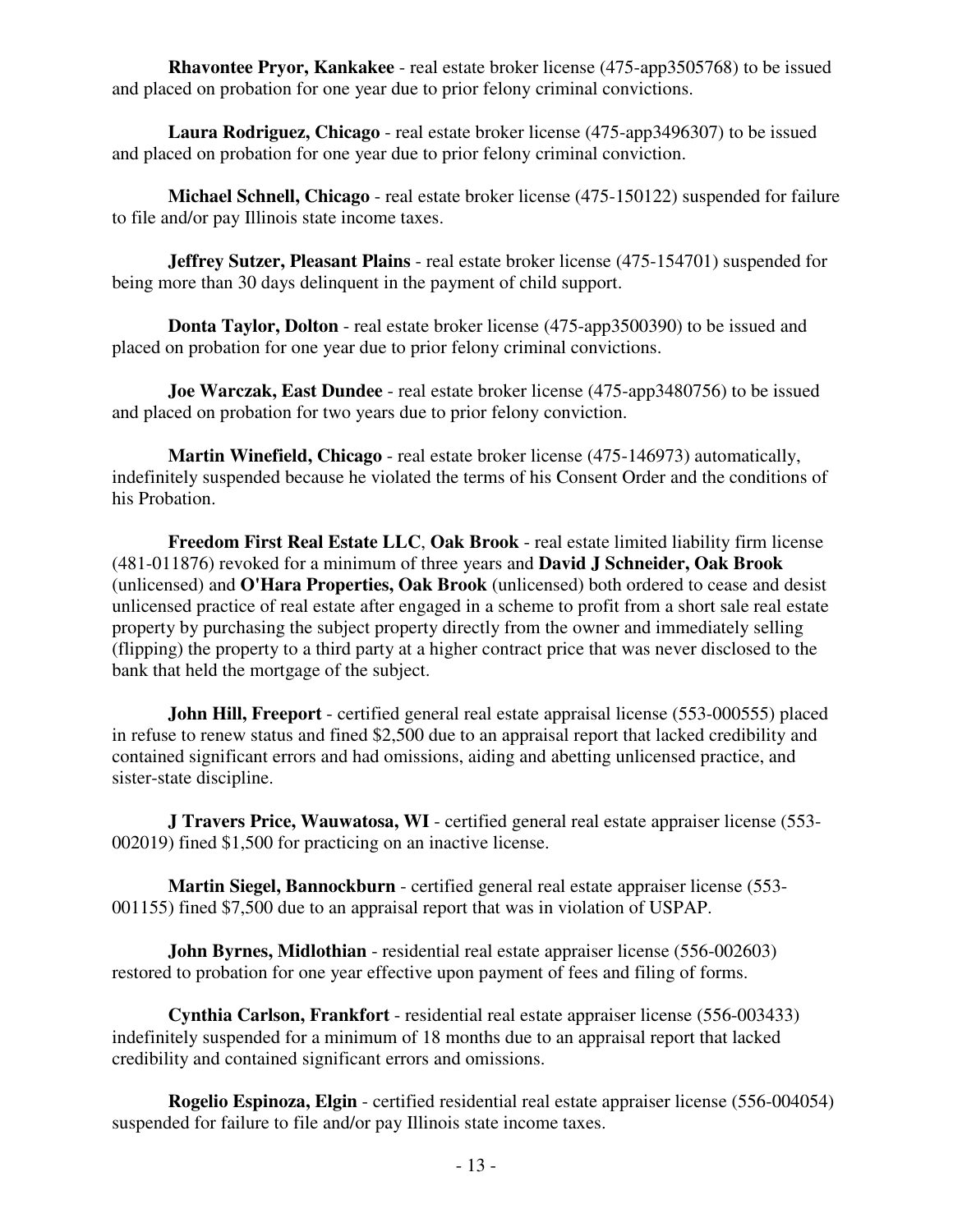**Charles Hossack, St. Charles** - residential real estate license (556-001731) revoked due to his violation of the terms of a Department Order and engaging in the unlicensed practice of real estate appraisal by appraising property while his license was in suspended status.

**Curtis Newsom, Joliet** - certified residential real estate appraiser license (556-000820) indefinitely suspended for a minimum of three years and fined \$3,200 after communicated misleading appraisal report on two properties that lacked credibility.

**Patrick Walbroel, Chicago** - certified residential real estate appraiser license (556- 003967) placed in refuse to renew status and fined \$1,000 due to an appraisal report that lacked credibility and contained significant errors and omissions.

**Clear Choice Property, Chicago** - (Unlicensed), **Clear Choice Property, Chicago** - (Unlicensed), **Premier Real Estate Management and Publishing, Chicago** - (Unlicensed) and **Premier Realty Group, Chicago** - (Unlicensed) all ordered to cease and desist unlicensed practice of real estate and EACH assessed a \$25,000 civil penalty.

**Timothy Hoag, Aurora** - (Unlicensed) ordered to cease and desist unlicensed practice of real estate and assessed a \$3,500 civil penalty.

**Elizabeth Lisk, Lake Forest** - (Unlicensed) and **Sisk and Home Solutions Investments** (Unlicensed) both ordered to cease and desist the unlicensed practice of real estate and Sisk assessed a \$3,000 civil penalty.

**Real Estate Underwriting Services Wauwatosa, WI** - (Unlicensed) assessed a \$1,000 civil penalty for practicing without a real estate appraisal management license.

**Julie Schneider, Elmhurst** - (Unlicensed) ordered to cease and desist the unlicensed practice of real estate due to various violations of the Real Estate Practicing Act by engaging in a scheme to profit from a short sale real estate property with David J Schneider, Rafael Perez, Freedom First Real Estate LLC and O'Hara Properties LLC, by purchasing the subject property directly from the owner and immediately selling (flipping) the property to a third party at a higher contract price that was never disclosed to the bank that held the mortgage of the subject property.

#### **RESPIRATORY CARE**

**Rita Adams, Markham** - respiratory care practitioner license (194-001905) suspended for failure to file and/or pay Illinois state income taxes.

# **ROOFING CONTRACTORS**

**Charles Bland, Springfield** - roofing party designation (105-003499) suspended for failure to file and/or pay Illinois state income taxes.

**Acropolis Construction Corp**, **Chicago** - (Unlicensed) ordered to cease and desist the unlicensed practice as a roofing contractor.